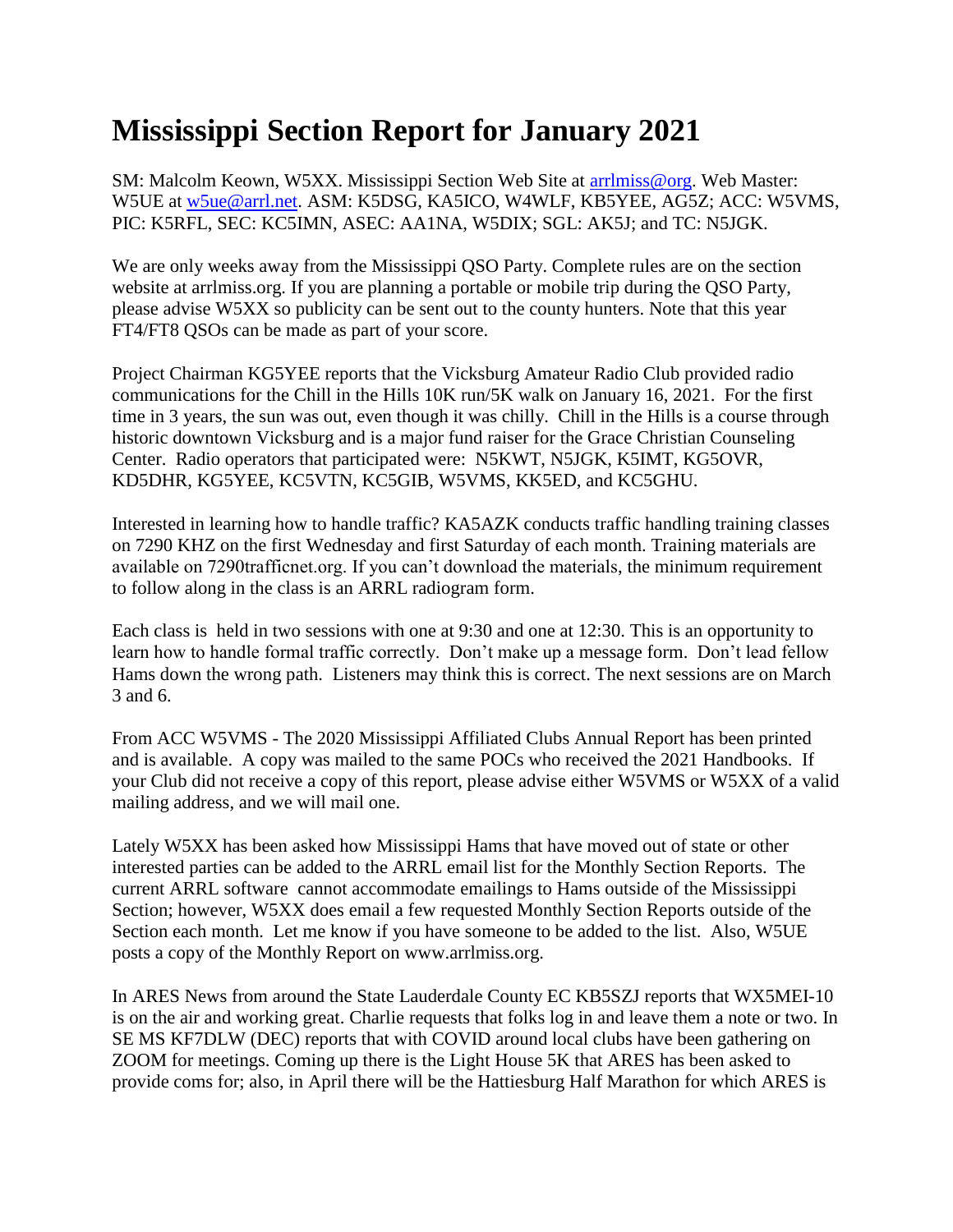seeking operators; need up to 36 operators. Also, there is a new event in May called Farm To Fork with ARES help requested for a 35 mile and a 67- mile bike trail.

2020 was a frustrating year for Mississippi Hams with most events being cancelled or scaled down. As Covid 19 continues into 2021 circumstances promise to be about the same for the first part of this year. Attached for your information below is the current status (updated from last month) of known Ham events in and around Mississippi:

- 7290 Message Traffic Handling Session, March 3 and 6. See note above.
- Virtual Ham Demo, March 13-14, see [www.qsotodayhamexpo.com](http://www.qsotodayhamexpo.com/) to register
- Acadiana Hamfest, Rayne, cancelled, see [www.w5ddl.org/hamfest](http://www.w5ddl.org/hamfest) for updates.
- 2021 Mississippi QSO Party, April 3, see [www.arrlmiss.org](http://www.arrlmiss.org/) FT8/FT4 this year!
- Monroe Hamfest. Cancelled. See you in 2022. POC: w5la@arrl.net
- Mobile Hamfest, May 22. New date. POC: w4nnf@arrl.net
- Hamvention, Xenia, May 21-23, 2021. Cancelled.
- Hamcom, Plano, QRT after 41 Years.
- Black Warrior Hamfest, June 19, 2020, Tuscaloosa, (tentative), POC:KF4DGS
- ARRL Field Day June 26-27, 2021.
- ARRL Mississippi Section SET, August 7, Prepare !! POC:KC5IMN
- Shreveport Hamfest. Cancelled for 2021. See you in 2022!
- Huntsville, August 20-21, 2021. All systems go. www.hamfest.org
- Jackson County Hamfest, November 12-13. POC [kj4njt@arrl.net](mailto:kj4njt@arrl.net)
- Greater New Orleans, November 13. POC: [Joen5ozq@hotmail.com](mailto:Joen5ozq@hotmail.com)

Anybody have additional information? Thanks to all who helped pull this information together. This list will be updated in future Section Reports.

Congratulations to K1REZ who successfully passed the Final Assessment for ARRL's advanced emergency communications course: EC-016 Public Service and Emergency Communications Management for Radio Amateurs. This newly developed course is required by ARRL for all Level 3 ARES Members and all ARES leaders (AEC and up). During January, K1REZ also became: an ARRL Registered Licensing Instructor, an ARRL Certified Emergency Communications Course Field Instructor (AREC FI), and an ARRL Certified Emergency Communications Course Field Examiner (AREC FE).

And congratulations to the following who upgraded in January: KJ4JAQ, Eric – Diamondhead; KG5JDR, Matthew – Tupelo; KI5MBA, Richard – Hattiesburg; KI5MFD, TJ – Greenwood; KI5MMW, Mark – Tupelo; KI5MNX, Justin – Ridgeland; and KD5UBE, Jackson.

Welcome to the following new Hams in Mississippi in January: KI5MVZ, Charles – Moss Point; KI5MWB, Michael – Brandon; KI5MWU, Charles – Columbia; KI5MYB, Dan – Summit; KI5MYT, Jackie – Oxford; KI5MZG, David – Petal; KI5MZH, James – Petal; KI5MZI, Bobby – Laurel; KI5MZJ, Ralph – Sumrall; KI5MZK, Dana – Hattiesburg; KI5MZL, Craig - Ellisville; KI5NAJ, Stephen – Ellisville; KI5NAK, John – Petal; KI5NAX, Rebecca – Starkville; KI5NBH, Russell – Oxford; KI5NBI, Rob – Hattiesburg; KI5NEP, Stephen - Olive Branch;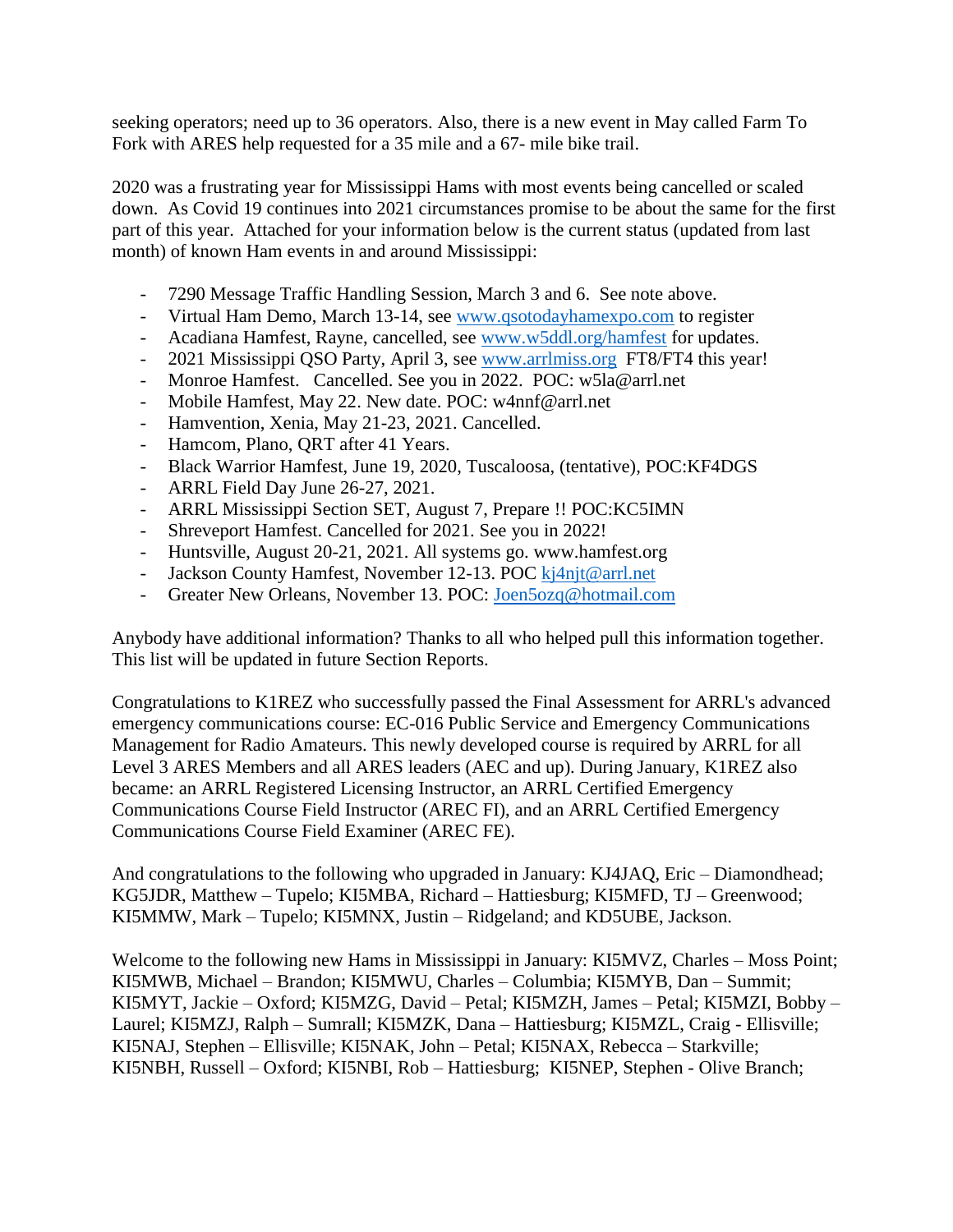KI5NFN, Jay – Starkville; KI5NFO, Jeremy – French Camp (already checking into the MSPN !); KI5NFW, Jeffery – Gulfport; KI5NGE, Paul – Brandon; and KI5NIY, James – Vicksburg.

Wow! Twenty-Two new hams in January. Good Show!

N5MZ reports from Petal that he conducted another Saturday Technician Course with 10 new Techs and one General. These new Hams are noted in those listed above. Thanks to W5CSR, NU5Y, NG5C, K5DVO, NY9U, and N5MZ for conducting the VE Test Session.

MCARA VE Team Leader W5EG reports that their February 6 Session resulted one Extra, two Generals, and 8 Techs. They are now testing at Bel Aire Baptist Church in Gulfport which has a facility that can accommodate 20 people with six foot spacing.

Also welcome the following new ARRL Members in January: N5BY, Thomas – Jackson; K5CYN , Cyndi – Batesville; NQ5D, Steve – Saucier; KB5DXO, Donnie - Amory; KI5FIV, John – Vicksburg; KD5FQC, Anthony – Ocean Springs; WB5JHC, William – Biloxi; W5KDA, Tyler – Natchez; KF5KEC, Michael – Pearl; KF5KRZ, David – Oxford; KI5MCM, William – Hernando; KI5MNX, Justin – Ridgeland; KI4MVW, Charles – Southaven; KD5NDV, Alben – Nesbit; KG5NOE, Clayton – Bay Saint Louis; W5OSA, Charles – Brandon; KI4OTF, Jeffry – Hernando; KD5QIQ, John – Collinsville; WY5S, David – Gulfport; KC5TGT, Bobby – Utica; and KE4VYZ, Travis – Vicksburg.

ARRL Membership is now 1,006 up 9 from last month. Wow! Finally made it over 1,000. Let's keep it there! Thanks to all who support ARRL Membership in Mississippi.

Also welcome to the following 2021 officers for the Mississippi Coast ARA: W5SOF - President, W5JGW - Vice President, KJ4NJT - Secretary/Treasurer, AE5WU - Activities Director, and KF5BA - QSL Manager. Any other Club Officers around the State we need to recognize?

And last, but not least, welcome to AD5HM as AEC for Oktibbeha County and KI5JCL as AEC for Madison County.

SEC/DEC Reports for January 2020: KC5IMN (SEC), KF7DLW (SE MS), N5ZNT (SW MS), and KB0ZTX (NW MS).

EC Reports for January: N5CRS (Jasper), KF7DLW (DEC – Lamar), K9EYZ (AEC Jackson), AE5FK (Walthall), KF5IAY (Carroll), KA5ICO (Chickasaw), KF5IMA (Lafayette), N5KDA (Adams), AD7KJ (Franklin), AG5RI (Harrison), K1REZ (Scott), K5RTW (Lee), KB5SZJ (Lauderdale), KG5TTU (Tate), KF5WVJ (DeSoto), KB5ZEA (Attala), N5ZNT (Lincoln/Wilkinson), and KB0ZTX (Marshall).

ACC Report: W5VMS.

Club Newsletter/Reports (Editor): the Meridian ARC Spark Gap (W5MAV)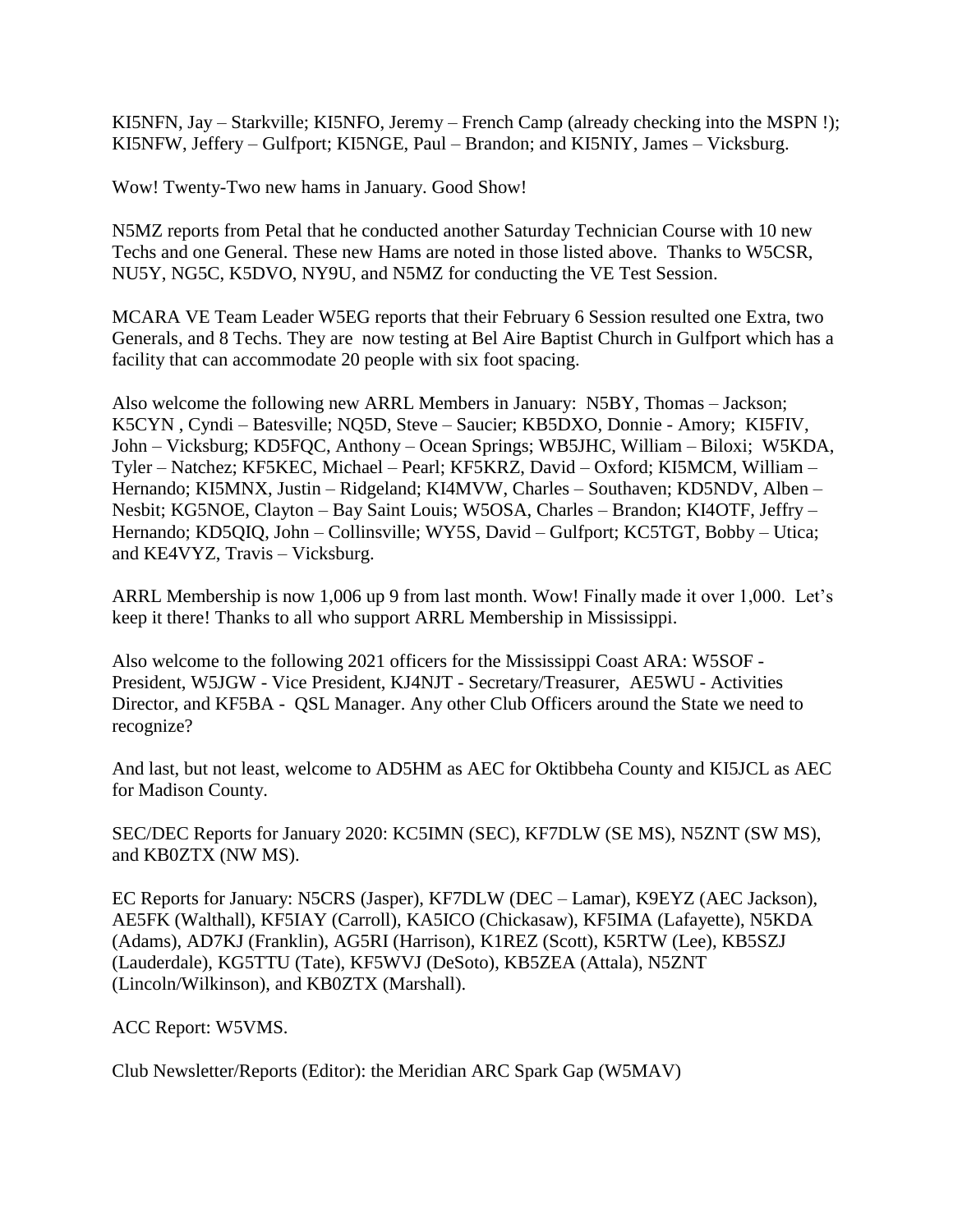Mississippi lost several Hams in the past month.

KB5NTF of Winona. Russell was a retired employee of the Illinois Central Railroad. Until his health begin to fail, Mr. Russell was a regular checkin to the MSPN always starting his checkin saying ' Hello Children.'

N5GH of Florence. George was involved in many pursuits in including being God's servant, long time high school band director, photographer, duck and turkey hunter, and RC plane enthusiast. But the Ham Community knew him as a DXer and tower climber. George was always ready to help on a tower job sometimes with helpers K2FF and W5UE. On the air George reached the Top of the DXCC Honor roll and had worked all 340 of the ARRL Countries.

W5EMS of Louisville. Charlie worked the Mississippi State Unemployment Office and was a regular checkin on the MSPN for many years.

K5LOM of Meridian. During Bruce's career as radio operator for the Merchant Marines he traveled around the world many times and formed lasting friendships that spanned the globe. Bruce was an avid radio enthusiast for many years and was a mentor to many Hams in the Meridian area.

HF Net Reports – sessions/QNI/QTC (Net Manager)

Hattiesburg ARC 10M Net 5/48/0 (KD5XG)

K5TAL 80M Net 4/74/0 (WV5Q)

Magnolia Section Net 31/1152/2 (KA5ICO)

MS Baptist Hams Net 5/16/0 (WF5F)

MSPN 31/2586/13 (W5JGW)

VHF Net Reports - sessions/QNI/QTC (Net Manager)

Adams County ARES 4/48/0 (N5KDA)

Attala County ARES 1/3/0 (KB5ZEA)

Capital Area Emergency Net 5/70/0 (K5XU)

Central Mississippi ARES Training Net 4/53/12 (wow!)(KG5SQZ)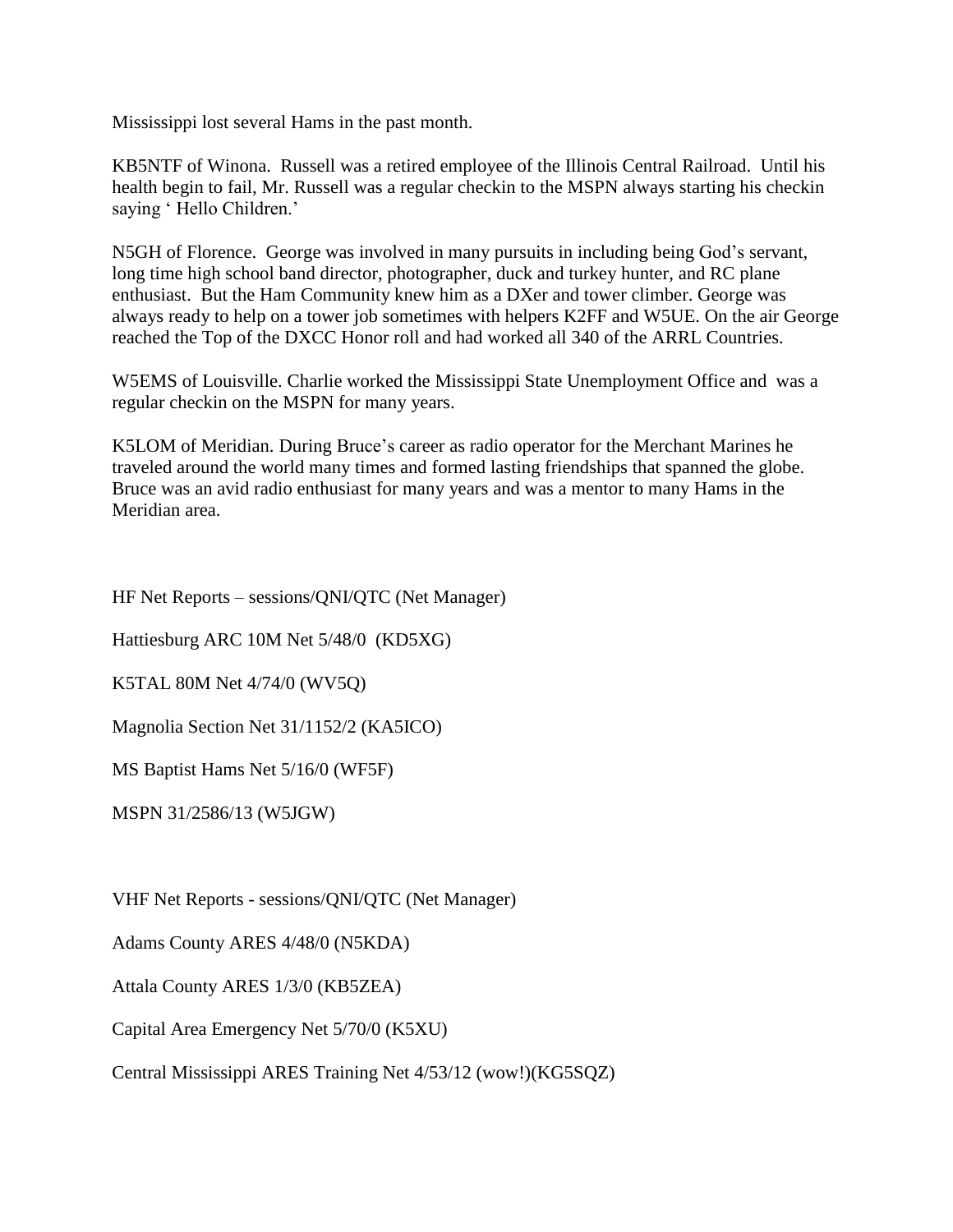DeSoto County Training and Information Net 4/75/0 (KF5WVJ)

Delta ARA Net ?/122/0 (KF5IAY)

Harrison County ARES 1/6/0 (AG5RI)

Hattiesburg ARC 2 M Net 5/72/5 (KD5XG)

Hattiesburg ARC 2 M Simplex Net 1/12/0 (KD5XG)

JARC Emergency Net 4/46/0 (K5XU)

Jackson County ARES 4/54/0 (K9EYZ)

Jasper County ARES 2/9/0 (N5CRS)

Lamar County ARES 2/8/0 (KF7DLW)

Lowndes County ARC 4/81/0 (KF5AZ)

Marshall County ARES – meets with DeSoto County Net (KB0ZTX)

Meridian Area Emergency Net 4/60/0 (KF5SZJ)

MSU ARC Net 4/117/0 (N5OMK)

Northeast Mississippi Skywarn Net 4/79/0 (W5BAQ)

Scott County ARES Net 4/80/0 (K1REZ)

Southwest Mississippi ARES Team 5/28/0 (N5ZNT)

Sundancer Solar ARES Net 4/85/0 (KA5ICO)

Tate County ARES 4/100/0 (KG5TTU)

University of Mississippi Net 5/64/0 (KF5IMA)

Vicksburg ARC MS-Lou WX Net 6/164/0 (KD5DHR)

Walthall County ARES Net 4/68/0 (AE5FK)

Digital Net Reports